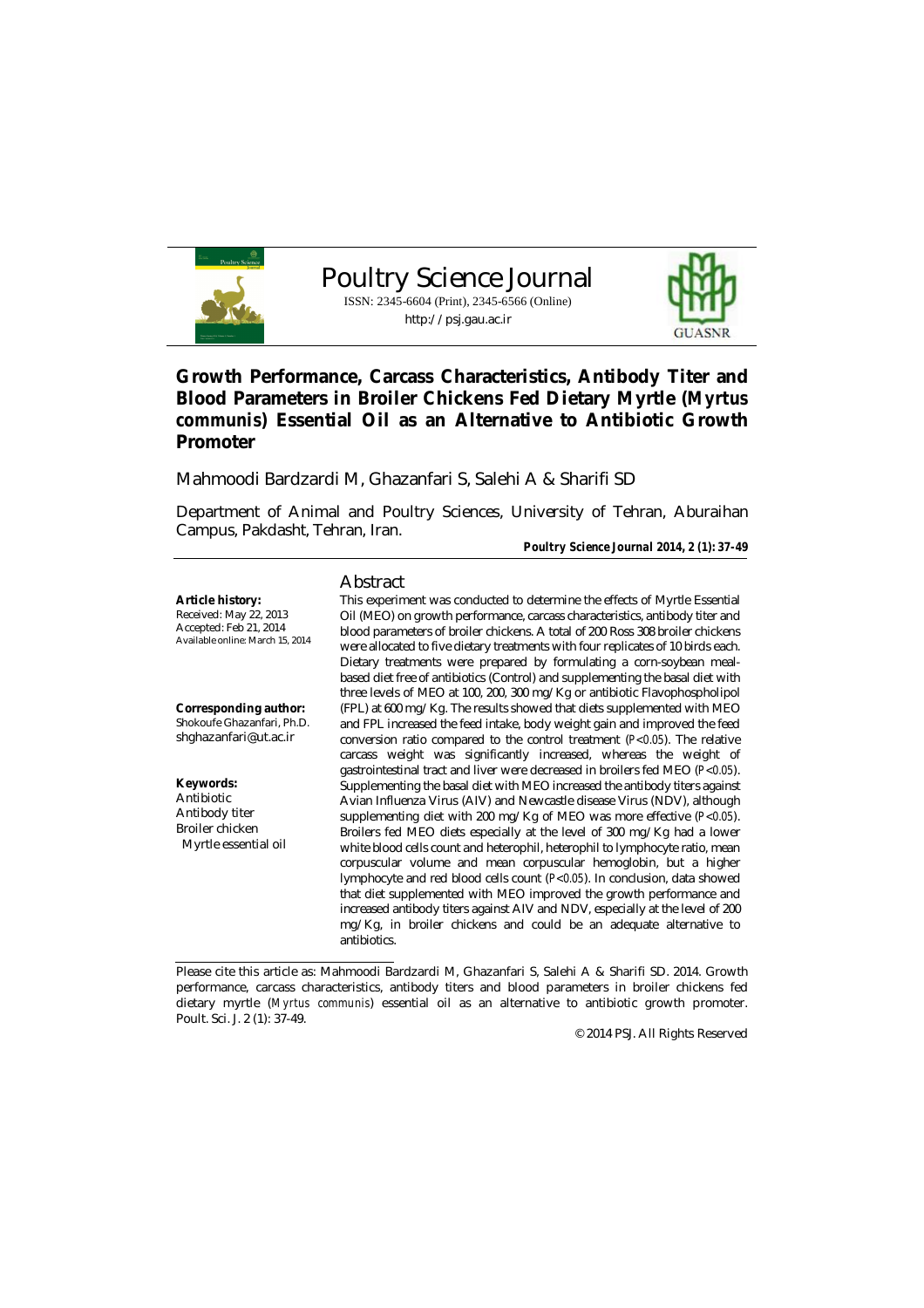### **Introduction**

Antibiotics have been used for more than half a century to improve animal performance and decreasing the pathogenic bacteria populations (Gollnisch *et al.*, 2001). Unfortunately, the bacteria have established resistant strains by transferring resistance to other species especially in shared strains between humans and animals, and resulted in serious problems in public health and livestock production (Thakar*,* 2004). Therefore, a number of the antibiotic growth promoters have been banned by European Union (Neu, 1992). In recent years, an extensive research has been performed on substances that could be used as an alternative antibiotic replacement in poultry diets. Prebiotics (Ashraf *et al.,* 2013), probiotics (Sohail *et al*., 2012), and organic acids (Ricke, 2003) have the potential to improve the performance of poultry through microbial balance in the gastrointestinal tract.

Recently, the use of essential oil has become popular due to antimicrobial properties (Akin *et al.,* 2010). Essential oils may enhance the activities of digestive enzymes and nutrient absorption, and thereby improving the nutritional value of feed (Di Pasqua *et al.,* 2007). *Myrtus communis* (from Myrtaceae family and subfamily Myrtoideae) is an annual plant used for medicinal, food, and spice purposes (Baytop, 1999). This aromatic plant grows wildly in the coastal areas of Tunisia, Morocco, Turkey, France, and Iran (Romani *et al.,* 2004). The fruits are mostly composed of volatile oils, tannins, sugars, flavonoids, and organic acids such as citric and malic acids (Martin *et al.*, 1999). The leaves contain tannins, flavonoids such as quercetin, catechin, myricetin derivatives and volatile oils (Baytop, 1999; Romani *et al.*, 2004). The essential oil can be obtained from the leaves of *Myrtus communis* by steam distillation (Baytop, 1999). Ozek *et al.* (2000) reported the most important constituents of MEO as myrtenol, myrtenol acetate, limonene, linalool, α-pinene, 1,8-cineole, β-caryophyllenein, p-cymene, geraniol, nerol, phenylpropanoid and methyleugenol. Different parts of *Myrtus communis* essential oils have been used for different purposes. The antioxidative property of flavonoid derivatives from *Myrtus communis* had a protective effect against cardiovascular diseases (Romani *et al.,* 2004). The antimicrobial effects of the essential oils against *Escherichia coli*, *Staphylococcus aureus,* and *Candida albicans* have also been demonstrated by Yadegarinia *et al.* (2006). Essential oils obtained from the leaves of *Myrtus communis* have also antiseptic and anti‐inflammatory activities (Al-Hindawi *et al.*, 1989), as well as antibacterial properties (Hayder *et al.,* 2003).

Then, the aim of current study was to determine the chemical composition of MEO and making a comparison between its effects and Flavophospholipol (FPL) as a growth promoter on the performance, carcass characteristics, and blood parameters in broiler chickens.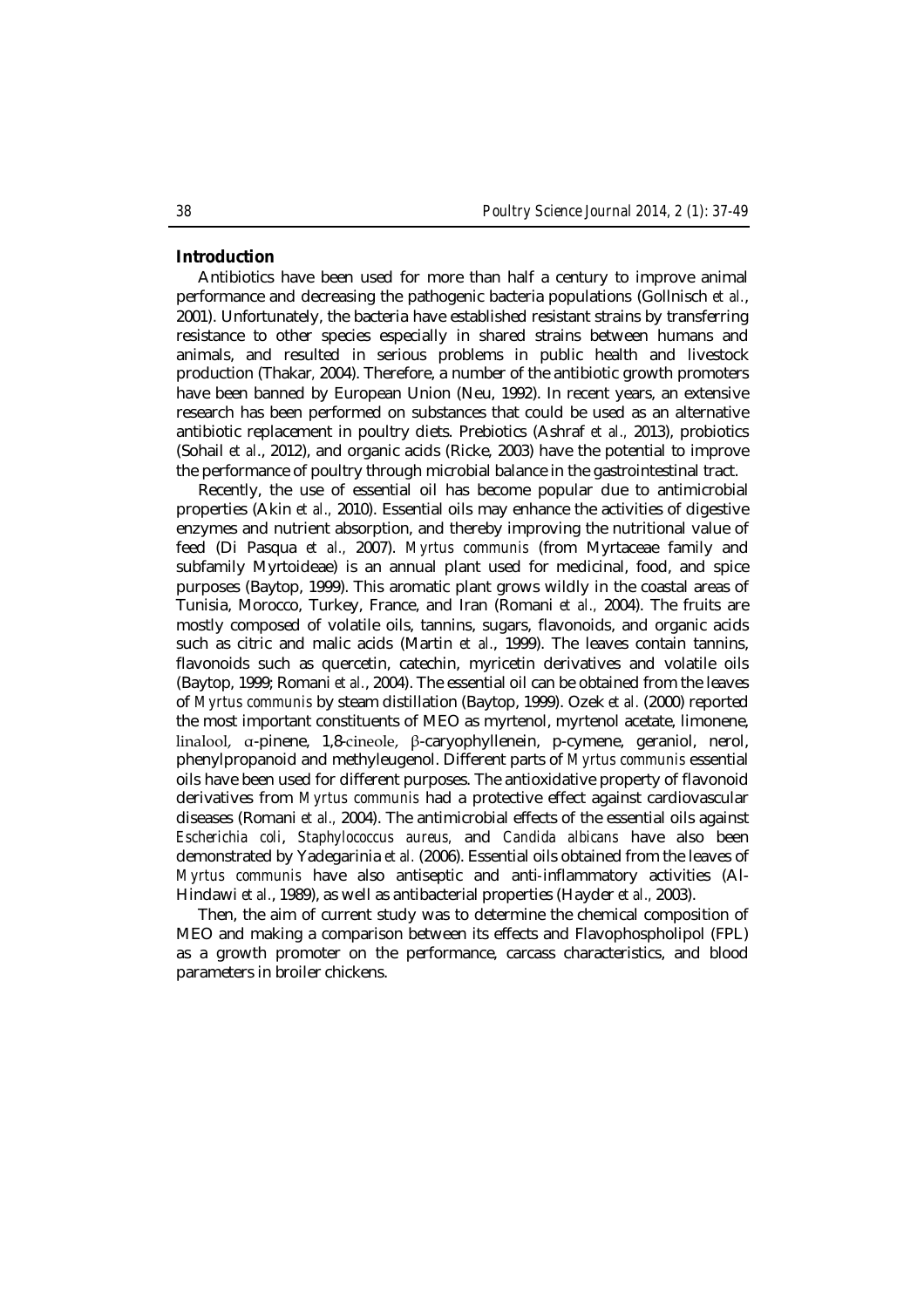# **Materials and Methods Essential Oil Composition**

The essential oil was analyzed by a gas chromatograph (9-A-Shimadzu, Australasia) and GC/MS (Varian-3400, Australasia) column (DB-1, 60 mm  $\times$  0.25 mm fused silica capillary column, film thickness 0.25 µm) using a temperature program of 40-220ºC at a rate of 4ºC /min, an injector temperature of 260ºC and with helium as the carrier gas. The constituents were identified by the comparison of their mass spectra with those in the computer library and with authentic compounds. The identifications were confirmed by the comparison of their retention indices with those of authentic compounds or with literature.

#### **Animal husbandry and dietary treatment**

The study was conducted at Poultry Research Station, University of Tehran (Aburaihan Campus, Pakdasht, Tehran, Iran) from February to April 2012. Two hundred mixed-sex day-old broiler chickens (Ross 308) were weighed and randomly assigned to five dietary treatments with four replicates of 10 birds each. To prepare the dietary treatments, an antibiotic-free corn soybean meal-based diet was formulated according to Ross 308 broiler r manual (Aviagen, 2009; Table 1).

| Ingredients (g/Kg)              | Starter $(0-10 d)$ | Grower (11-24 d) | Finisher $(25-42 d)$ |
|---------------------------------|--------------------|------------------|----------------------|
| Maize, yellow                   | 559.50             | 577.20           | 630.00               |
| Soybean meal                    | 366.50             | 342.60           | 292.50               |
| Soybean oil                     | 27.95              | 41.70            | 40.00                |
| Dicalcium phosphate             | 17.85              | 14.50            | 13.50                |
| Calcium carbonate               | 13.30              | 11.60            | 11.40                |
| Common Salt                     | 2.00               | 2.00             | 2.90                 |
| Vitamin Premix <sup>1</sup>     | 2.50               | 2.50             | 2.50                 |
| Mineral Premix <sup>2</sup>     | 2.50               | 2.50             | 2.50                 |
| <b>DL-Methionine</b>            | 3.90               | 3.25             | 2.70                 |
| L-Lysine HCI                    | 4.00               | 2.15             | 2.00                 |
| Calculated chemical composition |                    |                  |                      |
| ME (Kcal/Kg)                    | 2938               | 3055             | 3100                 |
| Crude protein (g/Kg)            | 214.80             | 203.70           | 185.7                |
| Lysine (g/Kg)                   | 13.90              | 12.00            | 10.60                |
| Methionine (g/Kg)               | 7.20               | 6.50             | 5.70                 |
| Methionine + Cysteine (g/Kg)    | 10.20              | 9.40             | 8.30                 |
| Calcium (g/Kg)                  | 10.11              | 8.66             | 8.22                 |
| Available phosphorus (g/Kg)     | 5.05               | 4.39             | 4.13                 |
| Sodium chloride (g/Kg)          | 1.70               | 1.70             | 1.70                 |

# **Table 1. Feed ingredients and composition of the basal diet**

<sup>1</sup>Contained per kilogram; Vitamin A: 5,500,000 IU; Vitamin D3: 1,500,000 IU; Vitamin E: 15,000 mg; Vitamin K: 800 mg; Thiamine: 1000 mg; Riboflavin: 4000 mg; Niacin: 25,000 mg; Biotin: 30 mg; Folic acid: 500 mg; Pantothenic acid: 5000 mg; Pyridoxine: 1500 mg; Vitamin B12: 15 mg.

<sup>2</sup> Contained per kilogram; Cu: 12,000 mg; Fe: 35,000 mg; Zn: 25,000 mg; Co: 150 mg; I: 500 mg; Se: 120 mg; Mn: 38,000 mg.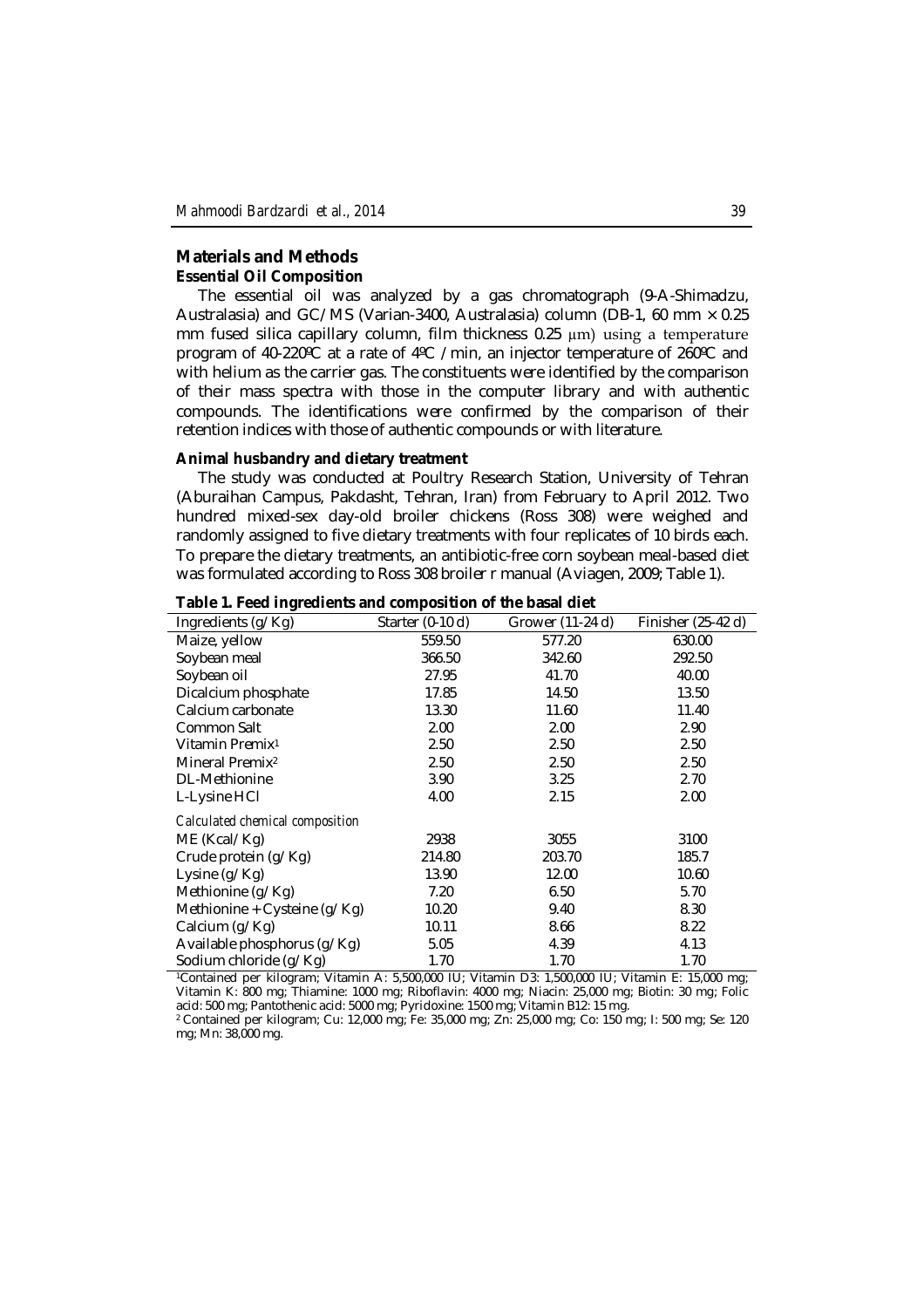The experimental treatments were prepared by supplementing the basal diet with 600 mg/Kg of Flavophospholipol (FLP) either 100, 200, or 300 mg/Kg of Myrtle essential oil (MEO). Myrtle essential oil was obtained from Zardband Pharmaceutical Company, (Tehran, Iran). The diets were in mash form and prepared every week. Birds were reared on deep litter floor pens and had free access to the feed and water throughout the trial. The ambient temperature was gradually decreased from 33 to 20°C according to Ross 308 broiler manual (Aviagen, 2009). The lighting program consisted of 23 hrs light and 1 h darkness during the study.

#### **Performance traits**

Body weight and feed intake were recorded weekly on pen basis and feed conversion ratio (feed intake to body weight gain) was then calculated.

#### **Carcass characteristics**

On d 42, one bird per pen closest to the mean body weight of the corresponding pen was slaughtered and carcass, breast, thigh, abdominal fat pad, liver, heart, gastrointestinal, and lymphoid organs (spleen and bursa of Fabricius) were weighed.

# **Antibody titer**

All chickens were vaccinated against Avian Influenza Viruses (AIV, H9N2; Intervet Co., Boxmeer, Netherlands) intramuscularly and Newcastle Disease Viruses (NDV-IV strain vaccine, Intervet Co., Boxmeer, Netherlands) via drinking water on d 18. At 28 days of age two birds per replicate were randomly chosen and blood samples were collected from the brachial vein. Blood samples centrifuged at 2000×g for 15 minutes to obtain the serum. Antibody titers against NDV and AIV were measured using Hemagglutination Inhibition (HI) test according to Brugh *et al*. (1978).

#### **Blood parameters**

At d 42, one bird per replicate was selected and blood samples were collected for determination of white blood cell (WBC), red blood cell (RBC), hematocrit (HCT), and hemoglobin (Hb). For heterophil to lymphocyte ratio, smears were prepared and stained by Giemsa method (Toghyani *et al.*, 2010). One hundred leukocytes per slide were counted by heterophil to lymphocyte separation by light microscopy and then heterophil to lymphocyte ratio was calculated (Gross and Sigel, 1983). The RBC and WBC counts were determined by a hemocytometer using Natt-Herrick solution (Toghyani *et al.*, 2010). Hematocrit and hemoglobin values were measured by microhematocrit and cyanmethemoglobin methods, respectively (Kececi *et al*., 1998). The mean corpuscular volume (MCV), mean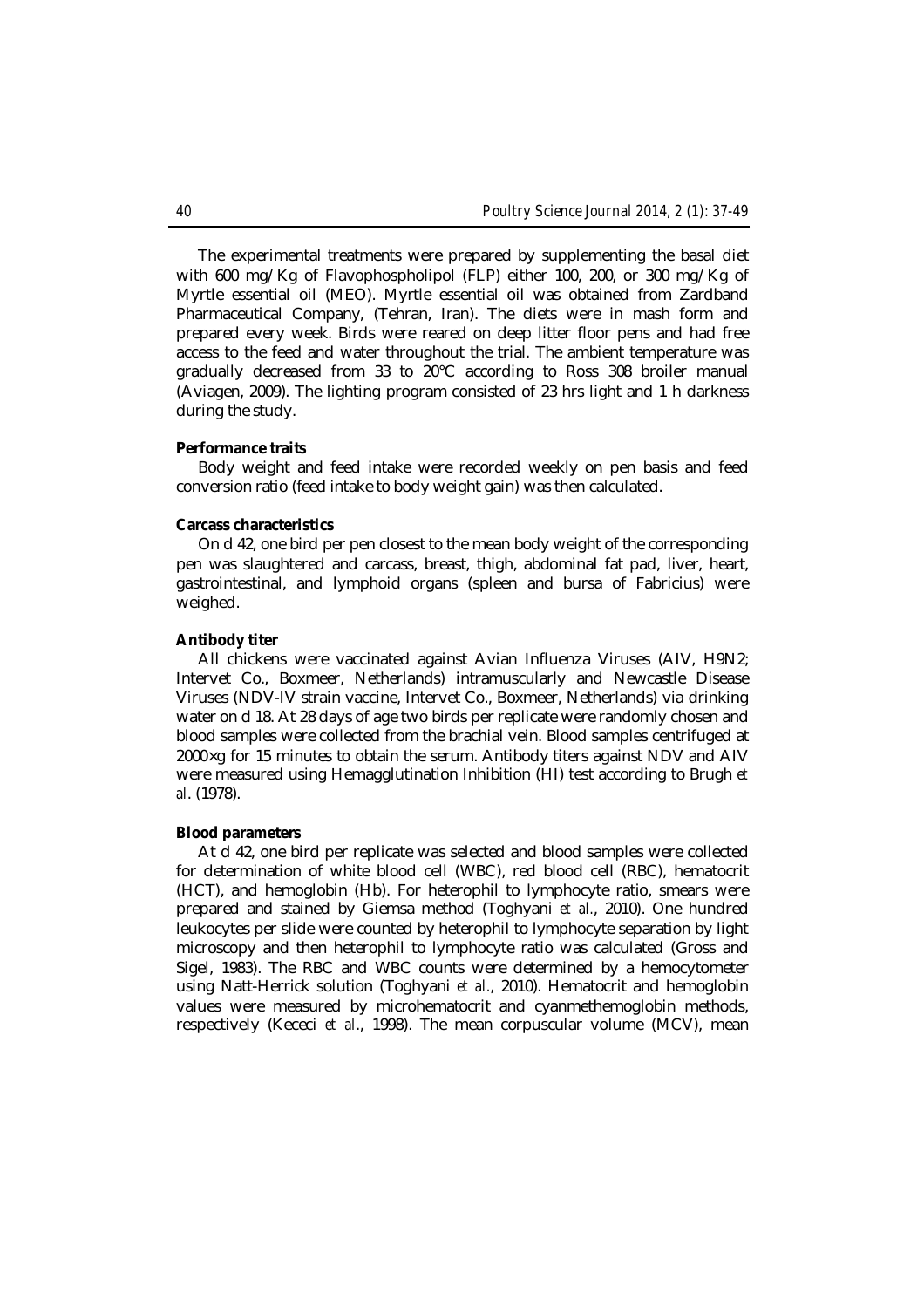corpuscular hemoglobin (MCH) and mean corpuscular hemoglobin concentration (MCHC) were computed according to Campbell (1995).

### **Statistical analysis**

Data were analyzed in a completely randomized design using the General Linear Models (GLM) procedure of SAS (2001). Significant differences among treatment means were separated using Duncan's multiple range test. Statements of statistical significance are based on *P<0.05*.

#### **Results**

#### **Chemical composition of Myrtle essential oil**

The chemical composition of MEO obtained by GC and GC–MS analysis has been presented in Table 2. The major components of MEO were α-Pinene (30.1%), Limonene (20.4%), 1,8-Cineole (18.1%), Linalool (9.8%), Linalyl acetate (4.2%), and α-Terpineole (3.3%).

| Table 2. Chemical composition of MEO <sup>1</sup> |  |  |
|---------------------------------------------------|--|--|
|---------------------------------------------------|--|--|

| No.               | Compound             | Retention<br>index | %    | No. | Compound               | Retention<br>index | %   |
|-------------------|----------------------|--------------------|------|-----|------------------------|--------------------|-----|
|                   | Isobutyl isobutyrate | 890                | 0.8  | 13  | a-Terpineole           | 1179               | 3.3 |
| 2                 | a-Thujene            | 920                | 0.24 | 14  | Trans-Carveole         | 1213               | 0.5 |
| 3                 | α-Pinene             | 932                | 30.1 | 15  | Cis-Carveole           | 1218               | 0.1 |
| 4                 | Myrcene              | 981                | 0.2  | 16  | Geraniol               | 1244               | 1.0 |
| 5                 | p-Cymene             | 1019               | 0.5  | 17  | Linalyl acetate        | 1249               | 4.2 |
| 6                 | Limonene             | 1023               | 20.4 | 18  | Methyl geranate        | 1312               | 0.2 |
| 7                 | 1.8-Cineole          | 1027               | 18.1 | 19  | a-terpinyl acetate     | 1342               | 1.2 |
| 8                 | $v$ -terpinene       | 1057               | 0.5  | 20  | Methyl eugenol         | 1370               | 1.7 |
| 9                 | Terpinolene          | 1084               | 0.4  | 21  | β-Caryophyllene        | 1432               | 0.3 |
| 10                | Linalool             | 1087               | 9.8  | 22  | a-humulene             | 1464               | 0.1 |
| 11                | a-Campholenal        | 1120               | 0.3  | 23  | Spathulenol            | 1564               | 0.1 |
| $12 \overline{ }$ | Terpinene-4-ol       | 1168               | 0.4  | 24  | Caryophylleneb epoxide | 1588               | 0.3 |

| etention | %    | Compound<br>No |                        | Retention | %   |
|----------|------|----------------|------------------------|-----------|-----|
| index    |      |                |                        | index     |     |
| 890      | 0.8  | 13             | a-Terpineole           | 1179      | 3.3 |
| 920      | 0.24 | 14             | Trans-Carveole         | 1213      | 0.5 |
| 932      | 30.1 | 15             | Cis-Carveole           | 1218      | 0.1 |
| 981      | 0.2  | 16             | Geraniol               | 1244      | 1.0 |
| 1019     | 0.5  | 17             | Linalyl acetate        | 1249      | 4.2 |
| 1023     | 20.4 | 18             | Methyl geranate        | 1312      | 0.2 |
| 1027     | 18.1 | 19             | a-terpinyl acetate     | 1342      | 1.2 |
| 1057     | 0.5  | 20             | Methyl eugenol         | 1370      | 1.7 |
| 1084     | 0.4  | 21             | β-Caryophyllene        | 1432      | 0.3 |
| 1087     | 9.8  | 22             | a-humulene             | 1464      | 0.1 |
| 1120     | 0.3  | 23             | Spathulenol            | 1564      | 0.1 |
| 1168     | 0.4  | 24             | Caryophylleneb epoxide | 1588      | 0.3 |

<sup>1</sup>Myrtle Essential Oil.

# **Growth performance**

The results related to feed intake are presented in Table 3. Broiler chickens were fed MEO and FPL treatments had a lower feed intake during 8-14 days of age as compared to the control treatment (*P<0.05*). Supplementing of MEO to the basal diet decreased the feed intake during 22-28 days of age (*P<0.05*), but it reversely increased during 29-35 and 36-42 days of age compare to the control treatment (*P<0.05*). MEO at the level of 300 mg/Kg and also FPL supplementation were more effective in increasing feed intake throughout the trial (1-42 days of age) (*P<0.05*).

The effects of MEO and FPL supplementation on body weight gain of broiler chickens are shown in Table 4. Birds were fed diets supplemented with MEO and FPL had a higher body weight gain in all weeks and it was significant, except during 0-7 and 7-14 days of age, compared to the control treatment (*P<0.05*). As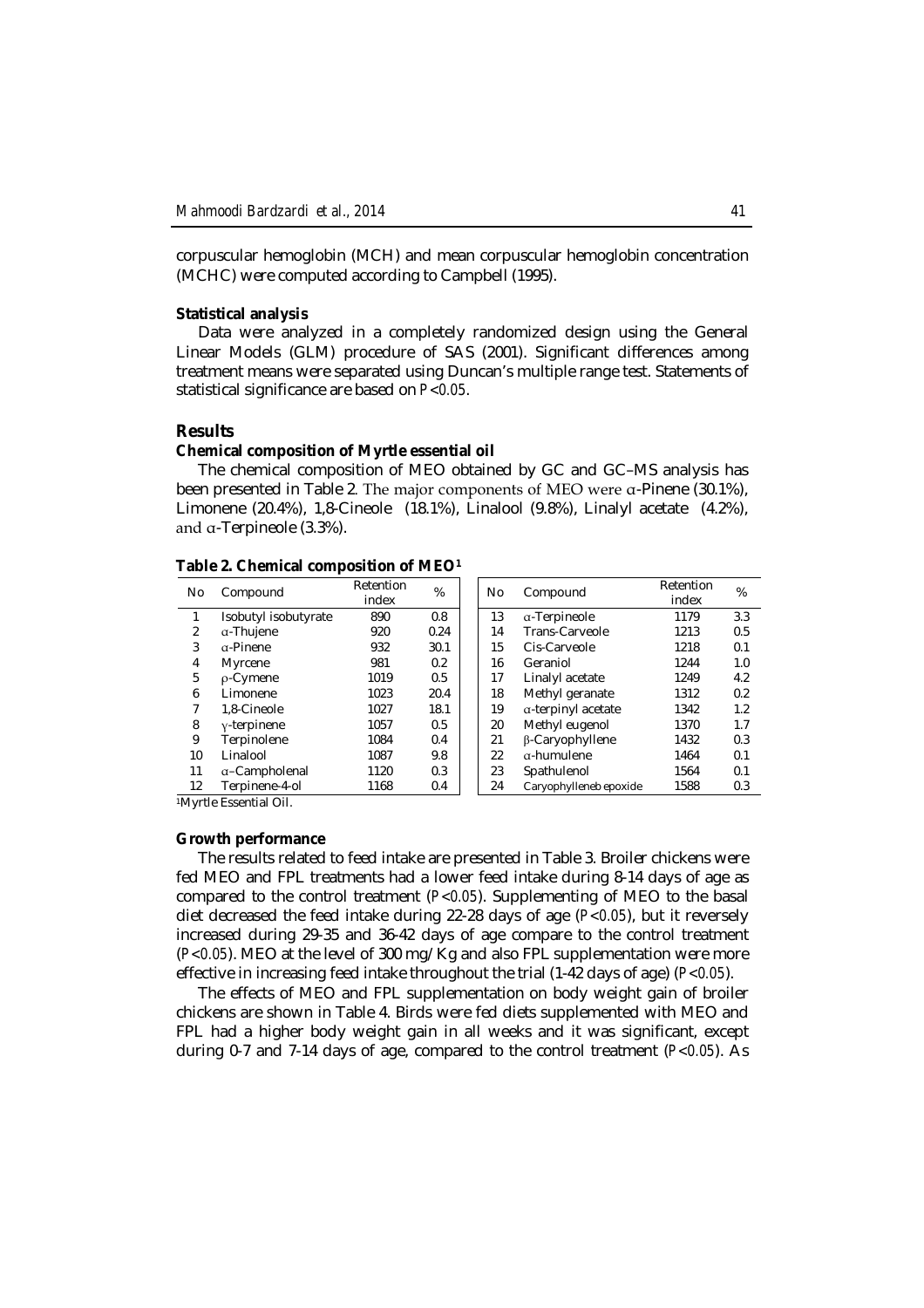shown in Table 5, a beneficial effect of supplementing MEO and FPL to the broiler chickens diet on feed conversion ratio was observed during all weeks, especially for the whole experimental period (1-42 days of age) which was significantly lower than control treatment (*P<0.05*).

| Treatment        | Feed intake (g) |         |           |                      |                     |             |                     |  |
|------------------|-----------------|---------|-----------|----------------------|---------------------|-------------|---------------------|--|
|                  | $0-7d$          | $8-14d$ | $15-21$ d | $22 - 28$ d          | $29 - 35$ d         | $36 - 42$ d | $1-42d$             |  |
| Control          | 128.0           | 400.9a  | 686.3     | 1127.7a              | 976.0b              | 746.6c      | 4065.5 <sup>b</sup> |  |
| MEO (100 mg/Kg)  | 113.5           | 292.5b  | 751.3     | 1020.7bc             | 1140.4 <sup>a</sup> | 839.1b      | 4157.5ab            |  |
| MEO (200 mg/Kg)  | 116.6           | 317.9b  | 743.3     | 968.3c               | 1106.5 <sup>a</sup> | 881.1b      | 4133.7ab            |  |
| MEO (300 mg/Kg)  | 118.2           | 299.9b  | 811.1     | 1035.5 <sup>bc</sup> | 1113.8 <sup>a</sup> | 958.9a      | 4337.4a             |  |
| <b>FPL</b>       | 121.0           | 293.1b  | 777.5     | 1100.2ab             | 1128.1 <sup>a</sup> | 865.5b      | 4285.4a             |  |
| SEM <sup>3</sup> | 8.20            | 17.41   | 30.65     | 28.21                | 35.97               | 19.35       | 66.37               |  |
| P value          | 0.770           | 0.002   | 0.110     | 0.008                | 0.034               | < 0.001     | 0.05                |  |

**Table 3. Effect of dietary MEO<sup>1</sup> and FPL<sup>2</sup> on feed intake in broiler chickens**

1Myrtle Essential Oil; <sup>2</sup>Flavophospholipol; <sup>3</sup> Standard Error of Means.

a-cMeans within a column having different superscripts are significantly different (*P<0.05*).

### **Table 4. Effect of dietary MEO<sup>1</sup> and FPL<sup>2</sup> on body weight gain in broiler chickens**

| Treatment        | Body weight gain (g) |         |                    |             |                    |             |         |  |
|------------------|----------------------|---------|--------------------|-------------|--------------------|-------------|---------|--|
|                  | $0-7d$               | $8-14d$ | $15-21$ d          | $22 - 28$ d | $29 - 35$ d        | $36 - 42$ d | 1-42 d  |  |
| Control          | 71.8                 | 161.9   | 300.2 <sub>b</sub> | 518.9b      | 416.5 <sup>b</sup> | 387.7c      | 1857b   |  |
| MEO (100 mg/Kg)  | 72.6                 | 181.3   | 385.9a             | 747.7a      | 584.4a             | 431.4bc     | 2403.3ª |  |
| MEO (200 mg/Kg)  | 74.0                 | 179.9   | 405.1a             | 766.1a      | 546.9a             | 458.8ab     | 2430.8a |  |
| MEO (300 mg/Kg)  | 74.6                 | 184.6   | 407.9a             | 768.6ª      | 552.8a             | 504.7a      | 2493.2a |  |
| <b>FPL</b>       | 72.4                 | 183.6   | 373.7a             | 770.9a      | 572.0a             | 455.2ab     | 2427.8a |  |
| SEM <sub>3</sub> | 2.5                  | 10.2    | 15.7               | 25.5        | 20.9               | 20.3        | 45.88   |  |
| P value          | 0.9                  | 0.5     | 0.001              | < 0.0001    | 0.0003             | 0.015       | < 0.001 |  |

1Myrtle Essential Oil; <sup>2</sup>Flavophospholipol; <sup>3</sup> Standard Error of Means.

a-cMeans within a column having different superscripts are significantly different (*P<0.05*).

# **Table 5. Effect of dietary MEO<sup>1</sup> and FPL<sup>2</sup> on feed conversion ratio in broiler chickens**

| Treatment        | Feed conversion ratio |                   |                    |                    |             |           |                   |  |
|------------------|-----------------------|-------------------|--------------------|--------------------|-------------|-----------|-------------------|--|
|                  | $0-7d$                | $8-14d$           | $15-21$ d          | $22 - 28$ d        | $29 - 35$ d | $36-42$ d | 1-42 d            |  |
| Control          | 1.78                  | 2.50a             | 2.3a               | 2.17a              | 2.37        | 1.92      | 2.19a             |  |
| MEO (100 mg/Kg)  | 1.57                  | 1.61 <sup>b</sup> | 1.95 <sup>b</sup>  | 1.37 <sub>bc</sub> | 1.96        | 1.96      | 1.73 <sup>b</sup> |  |
| MEO (200 mg/Kg)  | 1.58                  | 1.77 <sub>b</sub> | 1.85 <sup>b</sup>  | 1.27c              | 2.03        | 1.93      | 1.70 <sup>b</sup> |  |
| MEO (300 mg/Kg)  | 1.58                  | 1.63 <sup>b</sup> | 2.00 <sub>ab</sub> | 1.35bc             | 2.02        | 1.90      | 1.74 <sub>b</sub> |  |
| <b>FPL</b>       | 1.67                  | 1.65 <sup>b</sup> | 2.10 <sub>ab</sub> | 1.43 <sup>b</sup>  | 2.00        | 1.91      | 1.77 <sup>b</sup> |  |
| SEM <sub>3</sub> | 0.10                  | 0.16              | 0.10               | 0.04               | 0.14        | 0.08      | 0.03              |  |
| P value          | 0.50                  | 0.004             | 0.049              | < 0.001            | 0.24        | 0.97      | < 0.001           |  |

1Myrtle Essential Oil; <sup>2</sup>Flavophospholipol; <sup>3</sup> Standard error of means.

a-cMeans within a column having different superscripts are significantly different (*P<0.05*).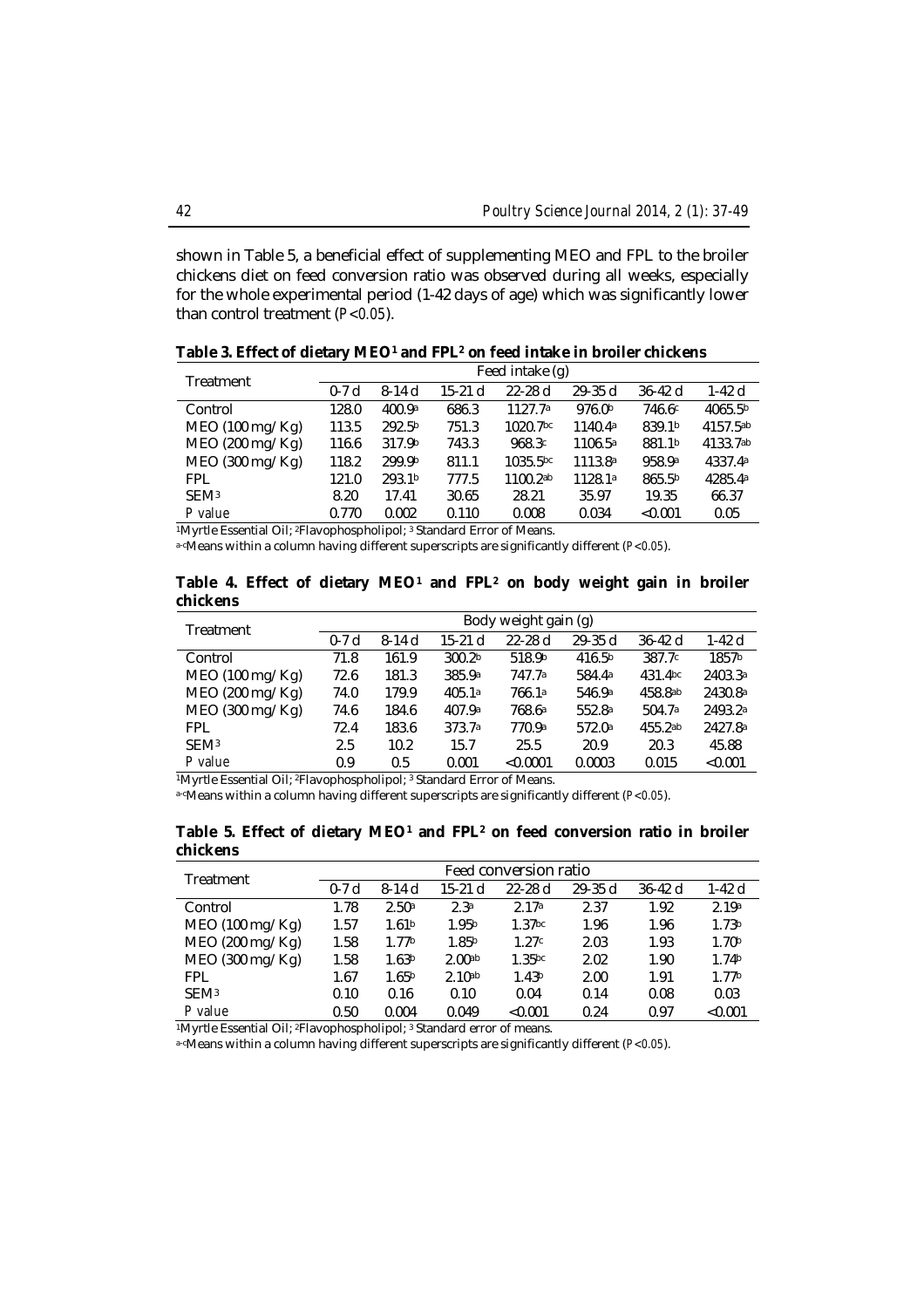# **Carcass characteristics and lymphoid organs**

The effects of MEO and FPL on carcass characteristics of broiler chickens are shown in Table 6. The relative weight of breast, thigh, abdominal fat, liver, heart, and gastrointestinal tract were not affected by MEO and FPL supplementation. Relative carcass weight of broiler chickens was significantly increased by FPL and MEO supplementation at 300 mg/Kg (*P<0.05*). The relative gastrointestinal weight was significantly lower in broiler chickens fed FPL (*P<0.05*) compared to the control treatment (*P<0.05*). Differences in the relative lymphoid organs weights were not statistically significant among the dietary treatments (*P>0.05*).

**Table 6. Effect of dietary MEO<sup>1</sup> and FPL<sup>2</sup> on carcass composition and lymphoid organs in broiler chickens (% live body weight)**

|                   |         | Lymphoid      |        |                 |       |       |                 |        |                 |
|-------------------|---------|---------------|--------|-----------------|-------|-------|-----------------|--------|-----------------|
| Treatment         |         |               | organs |                 |       |       |                 |        |                 |
|                   | Carcass | <b>Breast</b> | Thigh  | AF <sup>3</sup> | Liver | Heart | GI <sup>4</sup> | Spleen | BF <sup>5</sup> |
| Control           | 67.70c  | 22.74         | 10.27  | 1.96            | 2.44  | 0.67  | 10.38a          | 0.12   | 0.21            |
| $MEO$ (100 mg/Kg) | 68.05bc | 23.11         | 11.09  | 1.69            | 2.36  | 0.60  | 10.48a          | 0.10   | 0.19            |
| $MEO$ (200 mg/Kg) | 68.17bc | 23.44         | 10.58  | 1.73            | 2.42  | 0.60  | 10.18a          | 0.15   | 0.22            |
| MEO (300 mg/Kg)   | 69.47ab | 24.44         | 10.82  | 1.29            | 2.32  | 0.57  | 9.53ab          | 0.11   | 0.18            |
| <b>FPL</b>        | 70.08a  | 23.78         | 10.65  | 1.55            | 1.94  | 0.57  | 8.98b           | 0.10   | 0.25            |
| SEM <sup>6</sup>  | 0.47    | 0.78          | 0.2    | 0.19            | 0.12  | 0.03  | 0.36            | 0.01   | 0.03            |
| P value           | 0.01    | 0.58          | 0.13   | 0.2             | 0.08  | 0.38  | 0.05            | 0.14   | 0.76            |

<sup>1</sup>Myrtle Essential Oil; 2Flavophospholipol; 3Abdominal fat; 4Gastrointestinal; 5Bursa of Fabricius; <sup>6</sup>Standard Error of Means.

a-cMeans within a column having different superscripts are significantly different (*P<0.05*).

#### **Antibody response and blood parameters**

The effects of MEO and FPL on antibody response and blood parameters are shown in Table 7. The results indicated that MEO supplementation at 200 mg/Kg feed was more effective to increase the antibody titers against NDV and AIV (*P<0.05*). Broiler chickens fed diet supplemented with 300 mg/Kg MEO had lower white blood cell, heterophil, heterophil to lymphocyte ratio and higher lymphocyte count (*P<0.05*) compared to the other treatments.

Dietary supplementation with MEO and FPL did not influence hemoglobin, hematocrit, and MCHC (*P>0.05*). Broiler chickens fed diets supplemented with MEO or FPL had significantly higher RBC and lower MCV as well as MCH rather than those birds were fed the control diet (*P<0.05*).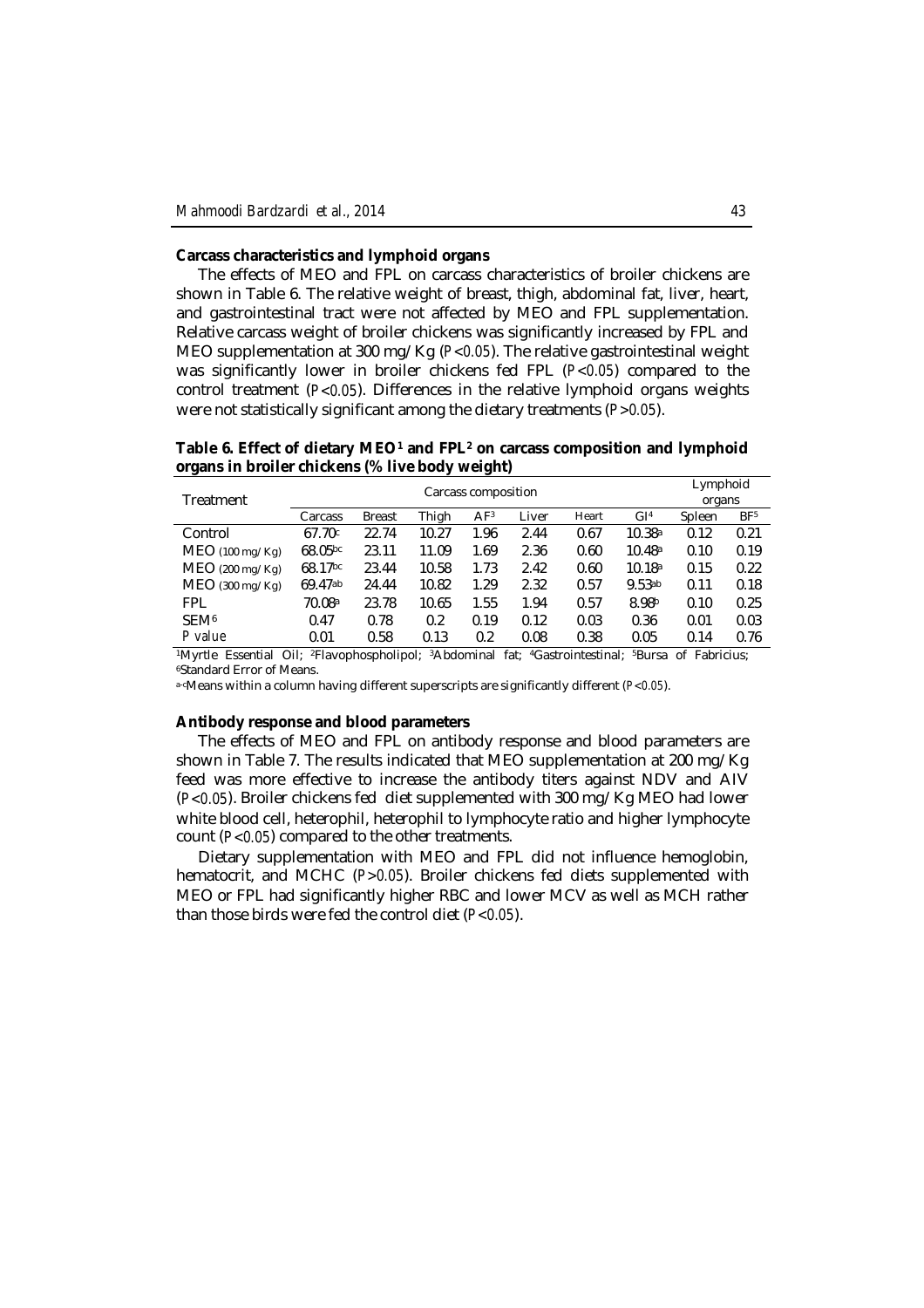| varameters in broner chickens                          |                    |                       |                    |                    |                   |                  |         |
|--------------------------------------------------------|--------------------|-----------------------|--------------------|--------------------|-------------------|------------------|---------|
| <b>Treatments</b>                                      | Control            |                       | MEO (g/Kg)         |                    | <b>FLP</b>        | SEM <sup>3</sup> | P value |
|                                                        |                    | 100                   | 200                | 300                |                   |                  |         |
| Antibody response:                                     |                    |                       |                    |                    |                   |                  |         |
| AIV <sup>4</sup>                                       | 3.75 <sup>b</sup>  | 4.00 <sub>b</sub>     | 4.75a              | 4.00 <sub>b</sub>  | 4.00 <sub>b</sub> | 0.158            | 0.005   |
| NDV <sub>5</sub>                                       | 4.00 <sup>b</sup>  | 4.75ab                | 5.50a              | 4.75ab             | 4.25 <sup>b</sup> | 0.290            | 0.02    |
| <b>Blood parameters:</b>                               |                    |                       |                    |                    |                   |                  |         |
| WBC <sup>6</sup> ( $\times$ 10 <sup>3</sup> / $\mu$ L) | 14.37ª             | 13.65a                | 11.57 <sup>b</sup> | 8.20 <sup>d</sup>  | 10.10c            | 0.48             | < 0.001 |
| Lymphocyte (%)                                         | 90.50 <sup>b</sup> | 90.50 <sup>b</sup>    | 90.75b             | 96.00a             | 89.75b            | 1.12             | 0.008   |
| Heterophil (%)                                         | 9.25a              | 7.00a                 | 8.50a              | 3.50 <sup>b</sup>  | 8.75a             | 1.15             | 0.01    |
| H/L <sup>7</sup>                                       | 0.104a             | $0.077$ <sup>ab</sup> | 0.093a             | 0.036 <sup>b</sup> | 0.097a            | 0.01             | 0.02    |
| RBC <sup>8</sup> ( $\times$ 10 <sup>6</sup> / $\mu$ L) | 1.78d              | 1.93c                 | 2.16 <sup>b</sup>  | 3.38a              | 2.25ab            | 0.04             | < 0.001 |
| Hemoglobin (g/dL)                                      | 9.70               | 8.92                  | 9.72               | 9.70               | 9.25              | 0.30             | 0.28    |
| Hematocrit (%)                                         | 35.00              | 34.43                 | 34.92              | 35.42              | 33.12             | 0.61             | 0.13    |
| MCV <sup>9</sup> (fL)                                  | 195.8 <sup>a</sup> | 178.6 <sup>b</sup>    | 161.7c             | 149.1 <sup>d</sup> | 147.3d            | 3.62             | < 0.001 |
| $MCH10$ (pg)                                           | 54.28 <sup>a</sup> | 46.20 <sup>b</sup>    | 45.01b             | 40.75c             | 41.12c            | 1.16             | < 0.001 |
| MCHC <sup>11</sup> (%)                                 | 27.73              | 25.91                 | 27.83              | 27.36              | 27.93             | 0.67             | 0.23    |

**Table 7. Effect of dietary MEO<sup>1</sup> and FPL<sup>2</sup> on antibody response and blood parameters in broiler chicke** 

<sup>1</sup>Myrtle Essential Oil; 2Flavophospholipol; 3Standard Error of Means; 4Avian Influenza Virus; <sup>5</sup>Newcastle Disease Virus; 6White Blood Cell; <sup>7</sup> Heterophil/Lymphocyte Ratio; 8Red Blood Cell; 9Mean Corpuscular Volume (Mean Red Blood Cell Volume); 10Mean Corpuscular Hemoglobin; 11Mean Corpuscular Hemoglobin Concentration.

a-cMeans within a row having different superscripts are significantly different (*P<0.05*).

# **Discussion**

In the present study, the major components of MEO were α-Pinene (30.1%), Limonene (20.4%), 1,8-Cineole (18.1%), Linalool (9.8%), Linalyl acetate (4.2%), and α-Terpineole (3.3%). Rasooli *et al.* (2002) reported that the major components of MEO were α-Pinene (29.4%), Limonene (21.2%), 1,8-Cineole (18%), Linalool (10.6%), Linalyl acetate (4.6%), and α-Terpineole (3.1%). Gardeli *et al.* (2008) reported that the major components of MEO were myrtenyl acetate (39%), 1,8 cineole (13.5%), α-pinene (10.9%), and linalyl acetate (3.6%). However, Akin *et al.* (2010) did not find α-pinene and 1,8-cineole in myrtle oil. Romani *et al.* (2004) reported that environmental factors such as geography, temperature, day length, and nutrients may modify the chemical composition of the myrtle oil. These factors influence the plant biosynthesis pathways and consequently, the relative proportions of the main characteristic compounds (Biricik *et al.*, 2012).

Although MEO and FPL supplementation decreased the feed intake at the lower ages, but increased it at the end weeks and throughout the trial. This finding is not in agreement with the findings of Lee *et al.* (2003), Botsoglou *et al.* (2004) and Hernandez *et al.* (2004) who reported that addition of plant extracts or essential oils to broiler diets had no effect on feed intake. In this study, MEO and FPL significantly increased body weight gain compared to the control treatment. It is expected that the use of essential oils influence the population of the gut microflora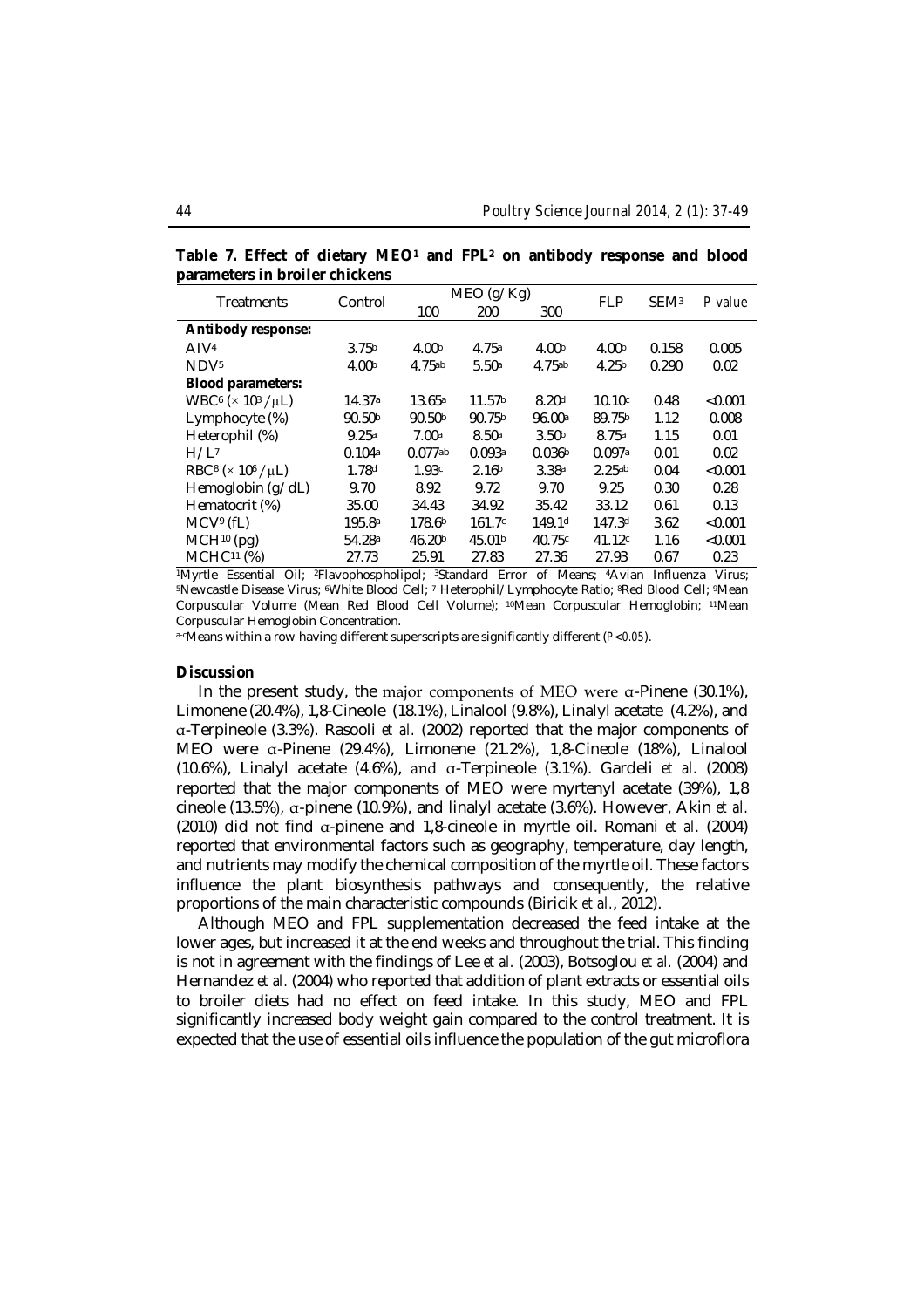and their impact on digestive enzyme secretion. Similarly, Jang *et al.* (2007) reported that feeding commercial mixed herbs to broiler chickens during the starter period increased daily weight gain compared with the control group. Also, Hernandez *et al.* (2004) reported that the addition of plant extracts to feed mixtures in starter period generates reasonably higher weights in broiler chickens. Alçiçek *et al.* (2003) found that supplementation of essential oil complex (containing 6 different oils including oregano oil, laurel leaf oil, sage leaf oil, myrtle leaf oil, fennel seed oil and citrus peel oil) at the concentrations of 24, 48 and 72 mg/Kg increased the body weight in broilers. In the current study, the improvement of feed conversion ratio in broiler chickens fed MEO and FPL could be related to a more efficient use of nutrients. Hernandez *et al.* (2004) and also Madrid *et al.* (2003) reported the positive effects of essential oil mixtures on nutrient digestibility, improving the feed efficiency. Biricik *et al.* (2012) reported that using myrtle at 500 and 2000 mg/Kg of diet improved feed conversion ratio as compared to the control treatment. Cross *et al.* (2007) reported that essential oils derived from herbs improve growth in poultry by stimulating digestive, microbial ecosystem balance and increasing internal secretion of the enzymes. It was suggested that dietary essential oils improve birds performance because these substances stimulate the secretion of endogenous digestive enzymes which then increases nutrient digestion, gut passage rate or feed intake (Lee *et al*., 2003; Lee *et al.*, 2004).

In this study, relative carcass weight was increased by supplementing FPL and MEO especially at 300 mg/Kg and also relative gastrointestinal weight tended to decrease. The decrease in the relative weight of gastrointestinal tract in birds consuming antibiotics may be related to the decrease in epithelial thickness of the gut. Rahimi *et al.* (2011) reported that antibiotics are so effective in decreasing the small intestinal weight in broiler chickens. The findings about carcass traits are also in accordance with the findings of Hernandez *et al.* (2004) who observed no difference in the weights of gizzard, liver, and pancreas in broiler chickens fed wheat-soybean meal based diets supplemented with two plant extracts (an essential oil extract from oregano, cinnamon, and pepper and an essential oil extract from sage, thyme, and rosemary).

Myrtle essential oil (MEO) at 200 mg/Kg was more effective in increasing antibody titers against NDV and AIV. Also, broiler chickens fed MEO at 300 mg/Kg had lower white blood cells, heterophils, heterophil to lymphocyte ratio and higher lymphocytes compared with the other treatments. Differences in relative lymphoid organs (bursa of Fabricius and spleen) weights were not statistically significant. The results were in agreement with the findings of Rahimi *et al.* (2011) that found the relative weight of spleen was unaffected by the coneflower group. They reported that the antibody levels were improved in the coneflower group. Al–Ankari *et al.* (2004) found that the use of herbal mint (*Mentha longifolia*) in broiler chicken diets increases antibody titers against NDV, which suggested that essential oil stimulates the immune system. In poultry production,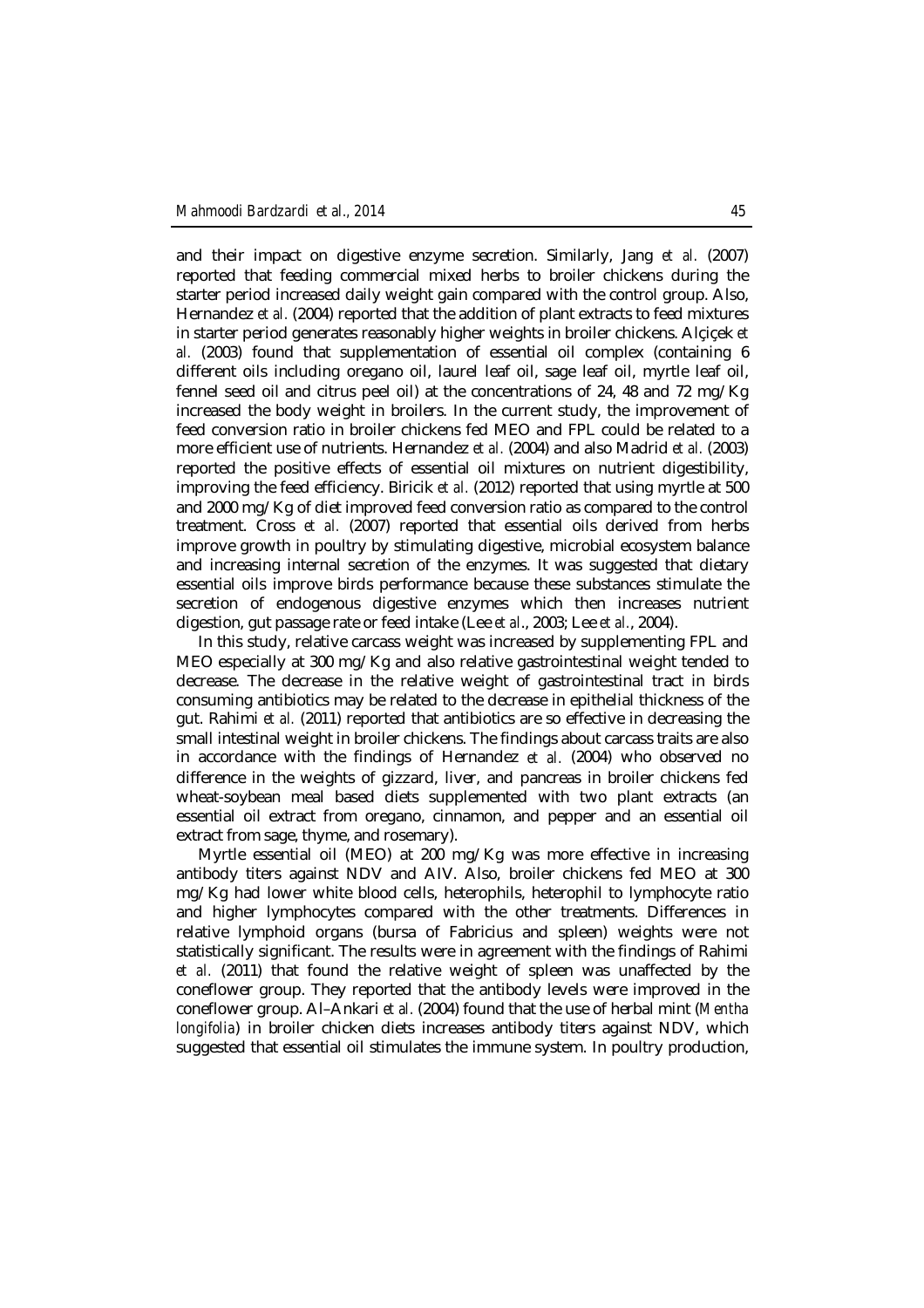it is very important to improve immunity to prevent infectious diseases. A variety of factors such as vaccination failure, infection by the immune suppressive diseases and abuse of the antibiotics can induce immune deficiency. Utilization of immune stimulants is a solution to improve the immunity of animals and decrease their vulnerability to the infectious disease (Liu, 1999). The study of immune system in this experiment showed that MEO was most effective in the immune system improvement. Suggested essential oils that are rich in such flavonoids as thyme extend the activity of vitamin C, act as antioxidants and may therefore enhance the immune function (Rahimi *et al.* 2011).

Red blood cell value was increased and MCV and MCH values were decreased in MEO and FPL treatments compared to the control. It can be deduced from these findings that MEO has a favorable effect on hematopoiesis. Biricik *et al.* (2012) observed a positive effect of adding myrtle oil to broiler chicken diets at doses above 1000 mg/Kg on hematocrit. Toghyani *et al.* (2010) observed a significant increase in hemoglobin concentration and hematocrit percentage in quails fed with Black seeds (*Nigella sativa*). They concluded that Black seeds have a favorable effect on hematopoiesis. Al-Kassie *et al.* (2008) showed that broilers fed with oil extracts derived from thyme and cinnamons exhibited significantly higher hemoglobin concentrations and hematocrit percentages. In another study, the highest hematocrit value was related to the broiler chickens fed diets supplemented with oil extracts derived from clove and cinnamon, but not with thyme (Najafi & Torki, 2010). The myrtle oil antioxidant activity may be provided mainly through myricetin- 3-o-galactoside and myricetin-3-o-rhamnoside, which prevents lipid oxidation in muscular cells but also in other cells such as erythrocytes (Romani *et al.*, 2004). Consequently, the reduction in lipid oxidation in erythrocytes may contribute to the strengthening of the cell membrane stability and decreasing the erythrocyte susceptibility to hemolysis.

# **Conclusion**

The results of current study suggested that supplementary MEO, at least the level of 100 mg/Kg, improves body weight gain and feed conversion ratio in broiler chickens. Myrtle essential oil (MEO) at the level of 200 mg/Kg improves antibody titers against NDV and AIV in broiler chickens. However, taking into consideration the environmental conditions, dosages used, active oil substances, dietary ingredients and nutrient density, more studies are needed to elucidate the other effects of MEO supplementation on the performance and immune system in poultry.

#### **Acknowledgements**

The authors would like to acknowledge the financial support of University of Tehran, Aburaihan campus, for this research under the grant number 27341.07.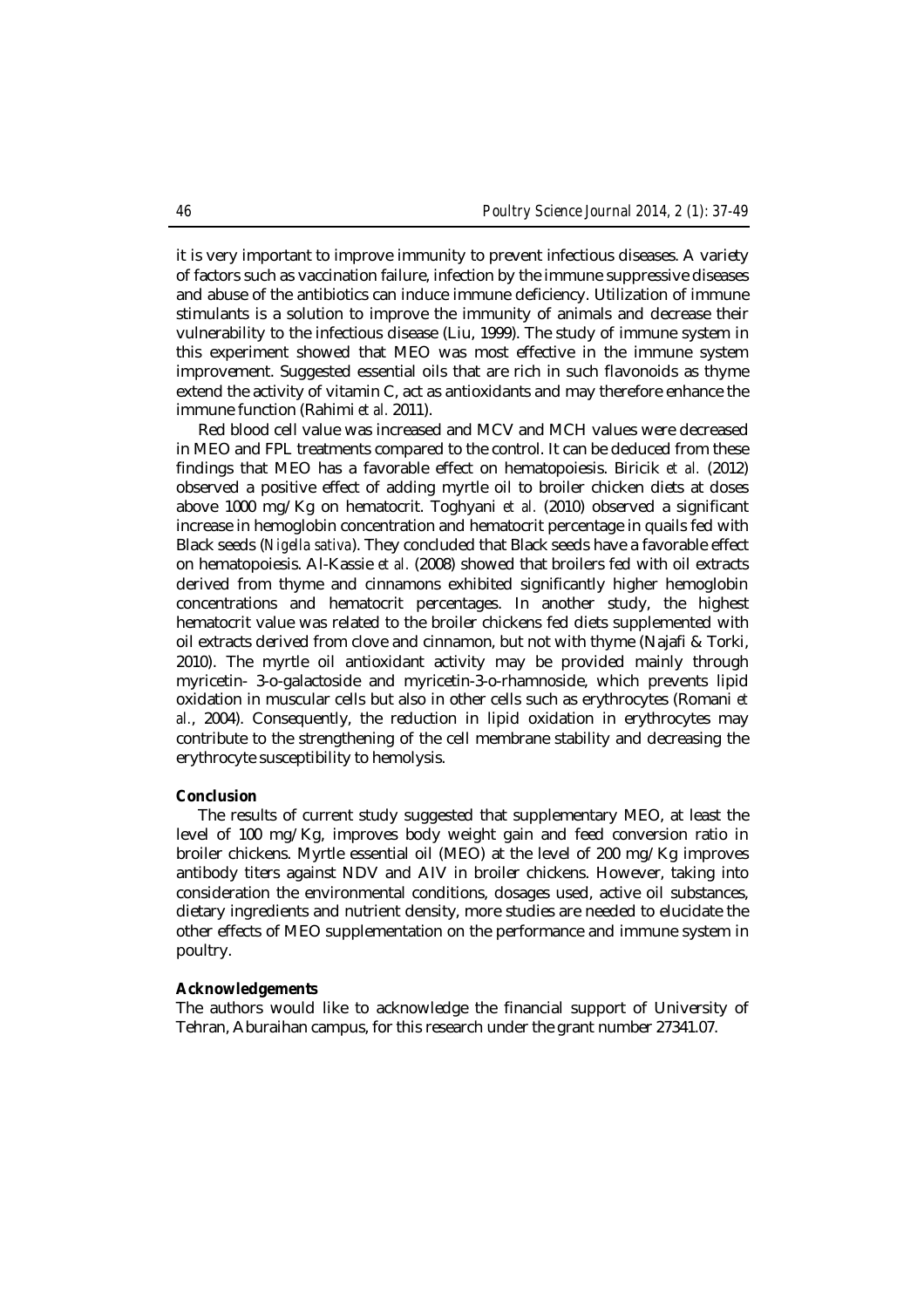#### **References**

- Akin M, Aktumsek A & Nostro A. 2010. Antibacterial activity and composition of the essential oils of *Eucalyptus camaldulensis* Dehn and *Myrtus communis L*. growing in Nothern Cyprus. African Journal of Biotechnology, 9: 531-535.
- Al-Ankari AS, Zaki MM & Al-Sultan SI. 2004. Use of habek mint (*Mentha longifolia*) in broiler chicken diets. International Journal of Poultry Science, 3: 629-634.
- Alçiçek A, Bozkurt M & Çabuk M. 2003. The effect of an essential oil combination derived from selected herbs growing wild in Turkey on broiler performance. South African Journal of Animal Science, 33: 89-94.
- Al‐Hindawi MK, Al‐Deen IH, Nabi MH & Ismail MA. 1989. Anti-inflammatory activity of some Iraqi plants using intact rats. Journal of Ethnopharmacology, 26: 163‐168.
- Al-Kassie GAM. 2008. The effect of anise and rosemary on broiler performance. International Journal of Poultry Science, 7: 243-245.
- Ashraf S, Zaneb H, Yousaf MS, Ijaz A, Sohail MU, Muti S, Usman MM, Ijaz S & Rehman H. 2013. Effect of dietary supplementation of prebiotics and probiotics on intestinal microarchitecture in broilers reared under cyclic heat stress. Journal of Animal Physiology and Animal Nutrition, 1: 68-73.
- Avigen. 2009. Ross 308 broiler manual. http://en.aviagen.com/ross-308/.
- Baytop T. 1999. Therapy with medicinal plants in Turkey (Past and Present). Istanbul University Publications. No. 3255/40. 371 Pages.
- Biricik H, Yesilbag D, Gezen SS & Bulbul T. 2012. Effects of dietary myrtle oil (*Myrtus communis* L*.*) supplementation on growth performance, meat oxidative stability, meat quality and erythrocyte parameters in quails. Revue De Medecine Veterinaire, 163: 131-138.
- Botsoglou NA, Christaki E, Florou-Paneri P, Giannenas I, Papageorgiou G & Spais AB. 2004. The effect of a mixture of herbal essential oils or tocopheryl acetate on performance parameters and oxidation of body lipid in broilers. South African Journal of Animal Science, 34: 52-61.
- Brugh M, Beard CW & Wilkes WJ. 1978. The influence of test conditions on Newcastle disease hemagglutination-inhibition titers. Avian Disease, 22: 320- 328.
- Campbell TW. 1995. Avian hematology and cytology. Iowa State University Press. USA. 104 Pages.
- Cross DE, McDevitt RM, Hillman K & Acamovic T. 2007. The effect of herbs and their associated essential oils on performance, dietary digestibility and gut microflora in chickens from 7 to 28 days of age. British Poultry Science, 48: 496- 506.
- Di Pasqua R, Betts G, Hoskins N, Edwards M, Ercolini D & Mauriello G. 2007. Membrane toxicity of antimicrobial compounds from essential oils. Journal of Agricultural and Food Chemistry, 55: 4863–4870.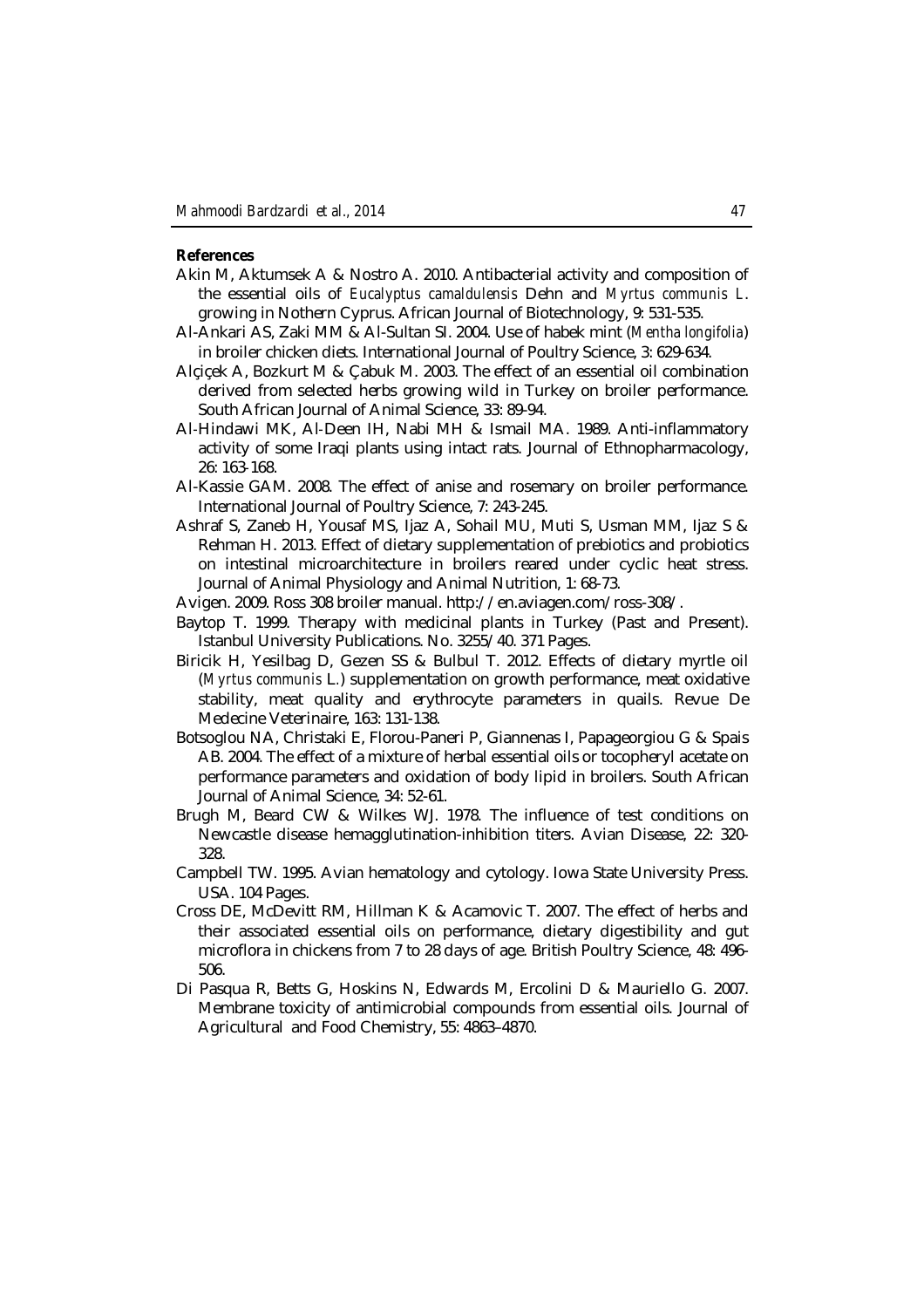- Gardeli C, Vassiliki P, Athanasios M, Kibouris T & Komaitis M. 2008. Essential oil composition of *Pista cialentiscus* L. and *Myrtus communis* L.: Evaluation of antioxidant capacity of methanolic extracts. Food Chemistry, 107: 1120-1130.
- Gollnisch K, Wald C & Berk A. 2001. The use of different essential oils in the breeding of piglets. 6th German Society Quality Research Conference. Jena, Germany. Pages, 259–262.
- Gross WB & Siegel HS. 1983. Evaluation of heterophil/lymphocyte ratio as a measure of stress in chickens. Avian Disease, 27: 972–979.
- Hayder N, Kilani S, Abdelwahed A, Mahmoud A, Meftahi K, Ben Chibani J, Ghedira K & Chekir-Ghedira L. 2003. Antimutagenic activity of aqueous extracts and essential oil isolated from *Myrtus communis*. Die Pharmazie-An International Journal of Pharmaceutical Sciences, 58: 523–524.
- Hernandez F, Madrir J, Garcia V, Orengo J & Megias MD. 2004. Influence of two plant extracts on broiler performance, digestibility and digestive organ size. Poultry Science, 83: 169-174.
- Jang IS, Ko YH, Kang SY & Lee CY. 2007. Effect of commercial essential oil on growth performance, digestive enzyme activity and intestinal microflora population in broiler chickens. Animal Feed Science and Technology, 134: 304- 315.
- Kececi T, Oguz H, Kurtoglu V & Demet O. 1998. Effects of polyvinylpolypyrrolidone, synthetic zeolite and bentonite on serum biochemical and haematological characters of broiler chickens during aflatoxicosis. British Poultry Science, 39: 452– 458.
- Lee KW, Everts H, Kappert HJ, Frehener M, Losa R & Beynen AC. 2003. Effects of dietary essential oil component on growth performance, digestive enzymes and lipid metabolism in female broiler chickens. British Poultry Science, 44: 450-457.
- Lee KW, Everts H, Kappert HJ & Breynen AC. 2004. Growth performance of broiler chickens fed a carboxymethyl cellulose containing diet with supplemental carvacrol and/or cinnamaldehyde. International Journal of Poultry Science, 3: 619–622.
- Liu XY. 1999. Stress and immunity. In: Yin TB (Eds). Poultry immunology. China Agriculture Press. Beijing, China. Pages, 230–252.
- Madrid J, Hernandez F, Garcia V, Orengo J, Megias MD & Savilla V. 2003. Effect of plant extracts on ileal apparent digestibility and carcass yield in broilers at level of farm. 14th European Symposium of Poultry Nutrition. Lillehammer, Norway. Pages, 187-188.
- Martin T, Rubio B, Villaescua L, Fernandez L & Diaz AM. 1999. Polyphenolic compounds from pericarps of *Myrtus communis*. Pharmaceutical Biology, 37: 28- 31.
- Najafi P & Torki M. 2010. Performance, blood metabolites and immunocompetence of broiler chicks fed diets included essential oils of medicinal herbs. Journal of Animal and Veterinary Advances, 9: 1164-1168.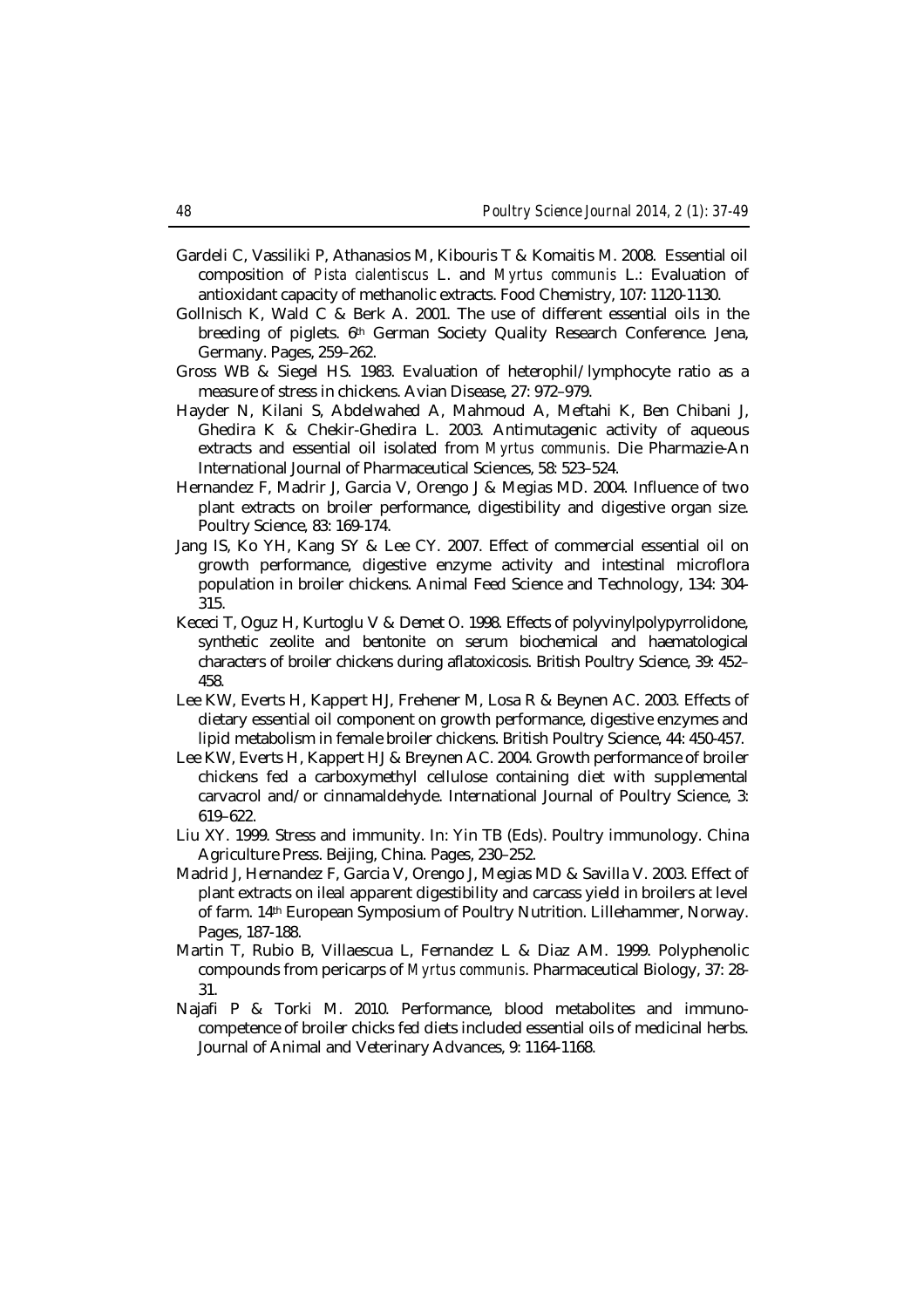Neu HC. 1992. The crisis in antibiotic resistance. Science, 257: 1064–1073.

- Ozek T, Demirci B & Baser KHC. 2000. Chemical composition of Turkish myrtle oil. Journal of Essential Oil Research, 12: 541-544.
- Rahimi S, Teymouri Zadeh Z, Karimi Torshizi MA, Omidbaigiand R & Rokni H. 2011. Effect of the three herbal extracts on growth performance, immune system, blood factors and intestinal selected bacterial population in broiler chickens. Journal of Agriculture Science Technology, 13: 527-539.
- Rasooli I, Moosavi ML, Rezaee MB & Jaimand K. 2002. Susceptibility of microorganisms to *Myrtus communis* L. essential oil and its chemical composition. Journal of Agricultural Science and Technology, 4: 127-133.
- Ricke SC. 2003. Perspectives on the use of organic acids and short chain fatty acids as antimicrobials. Poultry Science, 82: 632–639.
- Romani A, Coinu R, Carta S, Pinelli P, Galardi C, Vincieri FF & Franconi F. 2004. Evaluation of antioxidant effect of different extracts of *Myrtus communis* L. Free Radical Research, 38: 97‐103.
- SAS (Statistical Analysis System). 2001. SAS/STAT® 8.0. User's guide. SAS Institute Inc. Cary, NC.
- Sohail MU, Hume ME, Byrd JA, Nisbet DJ, Ijaz A, Sohail A, Shabbir MZ & Rehman H. 2012. Effect of supplementation of prebiotic mannan-oligosaccharides and probiotic mixture on growth performance of broilers subjected to chronic heat stress. Poultry Science, 91: 2235-2240.
- Thakar M. 2004. Pharmacological screening of some medicinal plants as antimicrobial and feed additives. Msc Dissertation, Virginia Polytechnic Institute and State University. Virgina, USA. 73 Pages.
- Toghyani M, Gheisari A, Ghalamkari G & Mohammadrezaei M. 2010. Growth performance, serum biochemistry and blood hematology of broiler chicks fed different levels of black seed (*Nigella sativa*) and peppermint (*Mentha piperita*). Livestock Science, 129: 173-178.
- Yadegarinia D, Gachkar L, Rezaei MB, Taghizadeh M, Astaneh SA & Rasooli I. 2006. Biochemical activities of Iranian *Mentha piperita* L. and *Myrtus communis* L. essential oils. Phytochemistry, 67: 1249‐1255.